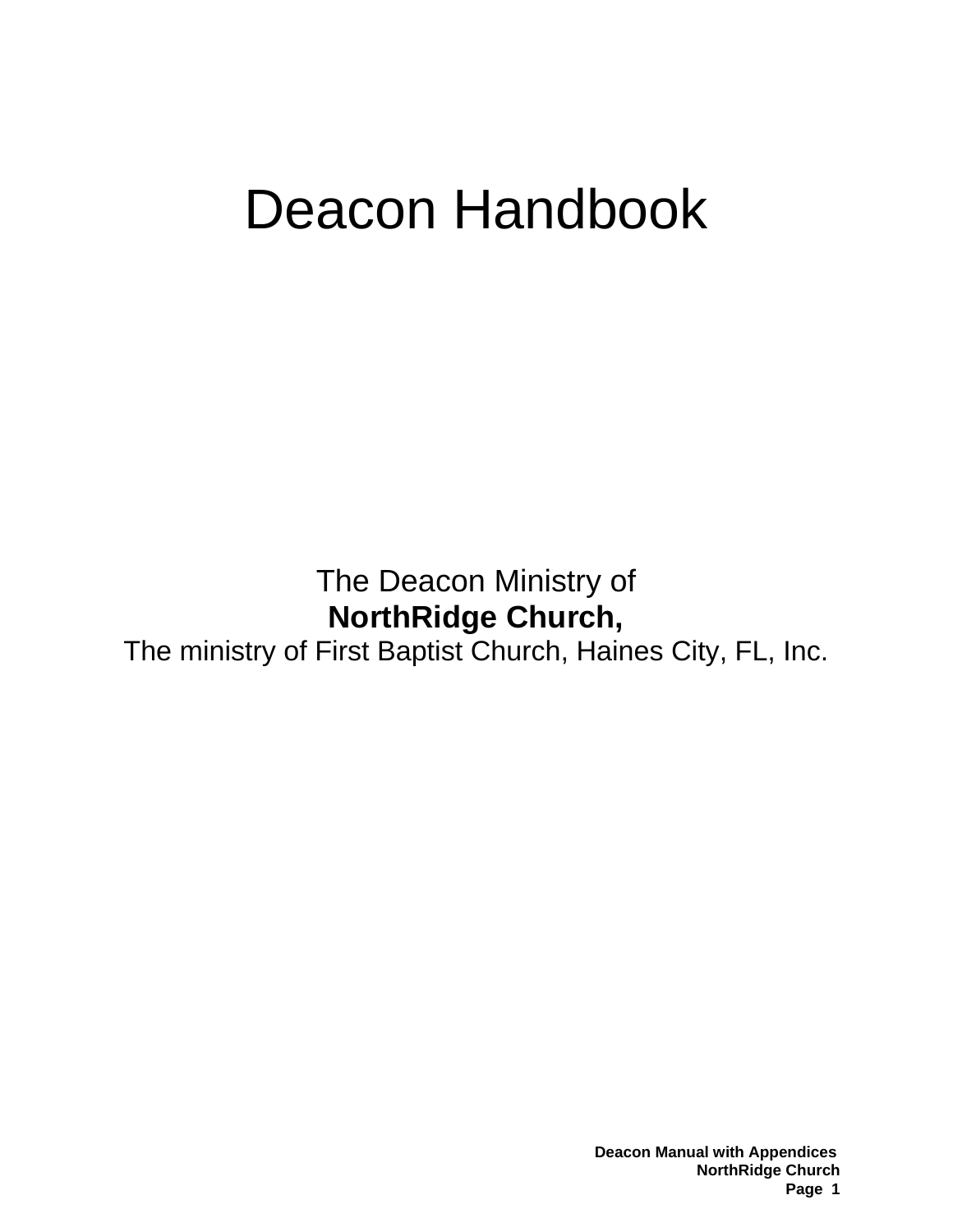#### **INTRODUCTION**

This manual is dedicated to helping you as a deacon to serve faithfully and effectively. It is designed to acquaint you with the Biblical materials related to the office of deacon and the particulars of the deacon ministry of NorthRidge Church.

The church has elected you to the honorable position of a deacon because your life has exhibited the characteristics of faithfulness and loyalty both to the Lord and His church. A deacon must remember, however, that Jesus said, **"The greatest among you shall be your servant."** (Matthew 23:11).

Three passages in the New Testament are commonly cited concerning the office of deacon: Acts 6:1-7, Philippians 1:1, and I Timothy 3:8-12. The word for deacon in the New Testament originally described as servants who "stirred up dust while waiting on tables." As a deacon, your major attention will be given to serving God under the leadership of the pastor and deacon officers in the practical ministry of the church.

#### **I. THE BIBLICAL / HISTORICAL BACKGROUND OF A DEACON**

Acts 6:1-7 is the passage often cited for the beginning of the office of deacon in the early Christian church. Though the seven who were elected were not specifically called "deacons" in the technical sense, they nonetheless functioned as deacons. The office of deacon grew out of this experience.

Without belaboring all of the details of the Acts 6 passage, let's look at the purpose for which these men were selected. One reason they were chosen was to solve a problem that arose among the church fellowship. **They were called upon to preserve the harmony of the church**. Another reason was to **free the apostles to give full attention to prayer and the ministry of the Word** (verse four).

The **position** of deacon in Acts 6 is an elected one. A deacon should certainly feel led to serve in that position; however the initiation of that commitment rests in the hands of the local church. It is not a position to which one appoints oneself.

#### **II. BIBLICAL / PRACTICAL QUALIFICATIONS OF A DEACON**

The **Biblical qualifications** for a deacon are found in Acts 6 and in I Timothy 3:8- 13. They are divided into three categories:

#### **A. SPIRITUAL QUALIFICATIONS** (ACTS 6:1-6)

- 1. Full of the Holy Spirit
- 2. Full of wisdom
- 3. Full of faith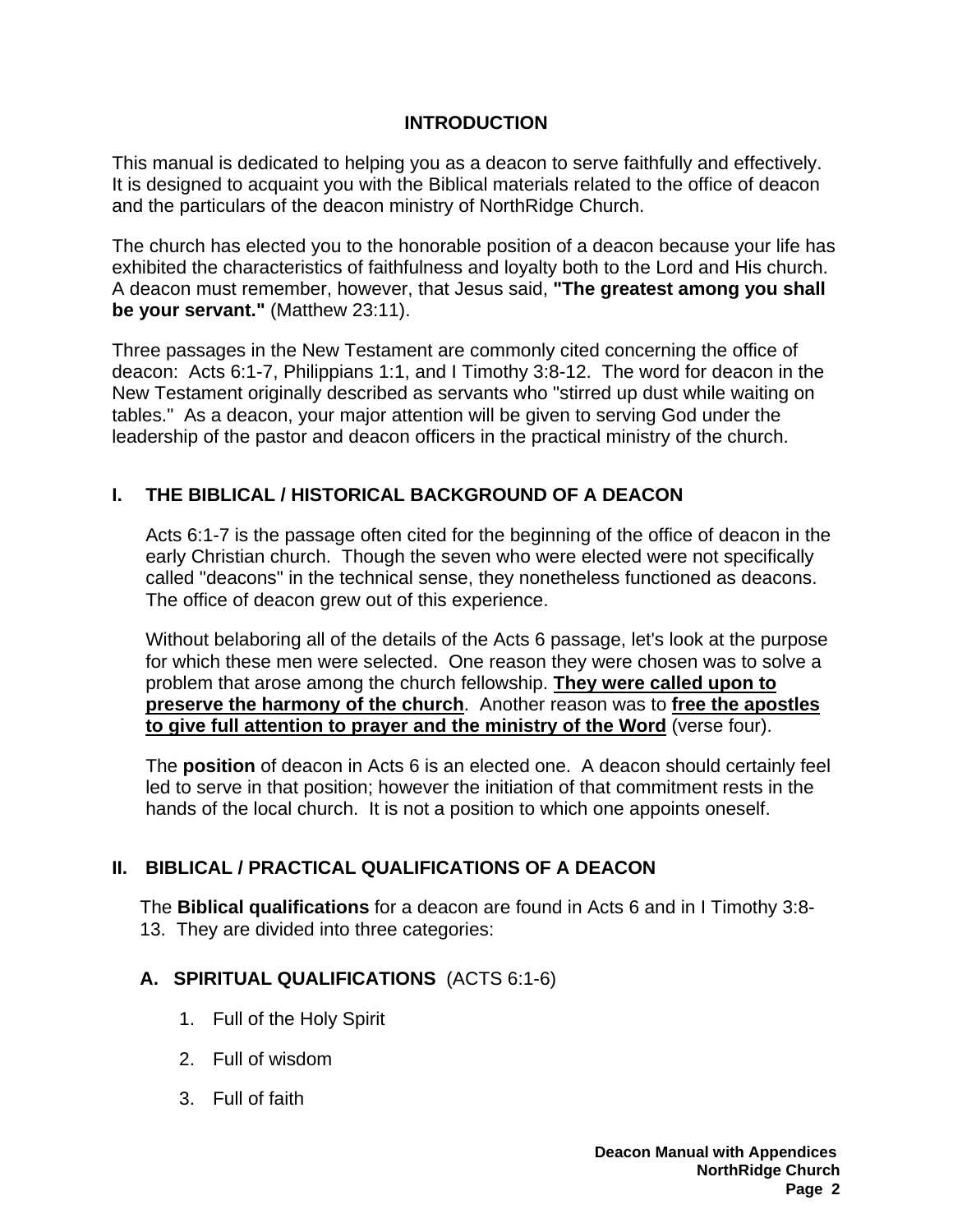#### **B. MORAL QUALIFICATIONS** (I TIMOTHY 3: 8-10, 12-13)

- 1. Worthy of respect
- 2. Sincere (not double-tongued)
- 3. Refrains from use of alcohol as a beverage
- 4. Not pursuing dishonest gain
- 5. Should know Scripture well
	- Student of the Word
	- Sound doctrine
	- Well versed in Baptist Theology
	- Completed Baptist Faith and Message Class.
- 6. Is not a recent convert (is a maturing Christian).
- 7. The husband of one wife
- 8. Manages his children and household well

#### **C. QUALIFICATIONS FOR THE WIFE OF A DEACON** (I TIMOTHY 3:11)

- 1. Worthy of respect
- 2. Not malicious talker
- 3. Temperate
- 4. Trustworthy in everything
- **D. PRACTICAL QUALIFICATIONS** These qualifications serve as a tool of evaluation to determine those qualified to be a Deacon. These qualifications are merely expectations of the church member as clarified by our NorthRidge Covenant and should serve as a standard for those seeking to lead others.
	- 1. Loyal support of the pastor and staff.(Affirmation, Prayer Support, Communication)
	- 2. Faithful attendance at the services of the church.
	- 3. Encouragement of and participation in the organizations of the church Sunday School, Music, Church Training, Outreach, Prayer Room, etc.
	- 4. To minister the gospel to believers and unbelievers;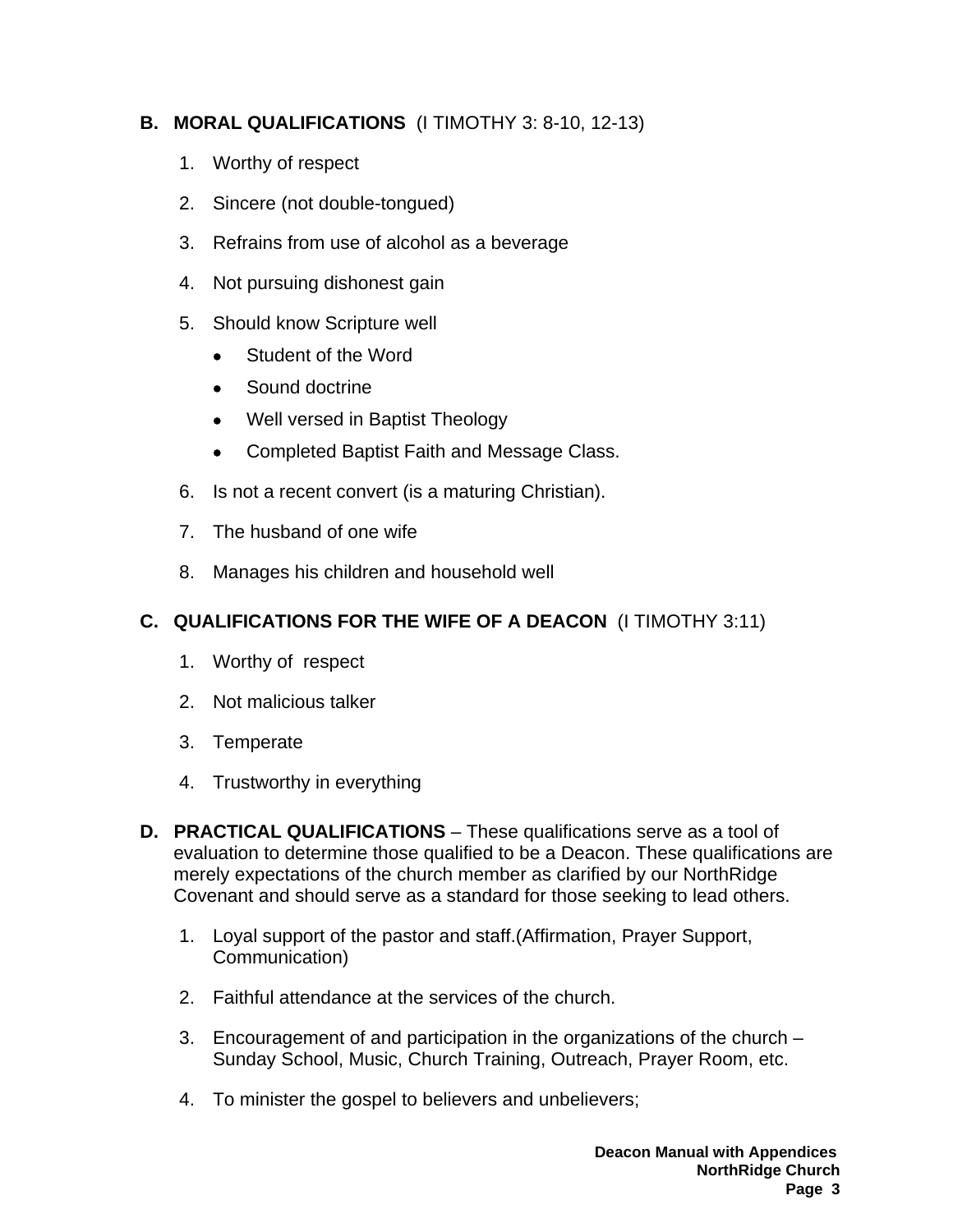- 5. To demonstrate a consistent commitment to stewardship and tithing to this Church.
- 6. To demonstrate Christ-like consecration, loyalty, prayer support and faithfulness to the local church program;
- 7. Member of the church for one year.

#### **III. SELECTION OF A DEACON**

**GENERAL:** The number of new deacons needed shall be determined by the Senior Pastor and deacon officers. The following provisions shall serve as guidelines for nominations for election:

- **A.** When new or additional deacons are needed, a deacon candidate nomination form will be distributed and collected during church services. Deacon qualifications will be publicized.
- **B.** The Senior Pastor will select a confirmation team consisting of three active deacons.
- **C.** The Senior Pastor and the deacon confirmation team will meet with candidates who are selected by the church and outline Biblical qualifications for becoming a deacon. The Deacon Questionnaire will be given to the candidates at this time.
- **D.** The Deacon Questionnaire must be filled out and returned to the Pastor's office within a reasonable time for one's name to be considered for election and service. (See Appendix A for Questionnaire)
- **E.** After the candidates have met with the Senior Pastor and a deacon confirmation team, their names will be published. Any church member with an objection to a candidate may do so in writing to the Senior Pastor. The Senior Pastor will meet with the candidate privately to review the objection. If necessary, the Pastor will reconvene the deacon confirmation team to review the objection. Once ample time has passed, and any stated objections have been resolved, the church will then affirm these candidates through "The Unity Process."
- **F.** Candidates who are qualified to serve and who have not been previously ordained as deacons will be presented to the church for ordination.

#### **IV. SERVICE OF A DEACON**

**A.** A deacon shall remain in active status as long as he annually indicates his desire and commitment to serve, is regular in attendance at the deacons' meetings and participates in the ministries of the deacon body. If a deacon is absent from six (6) consecutive deacons' meetings without acceptable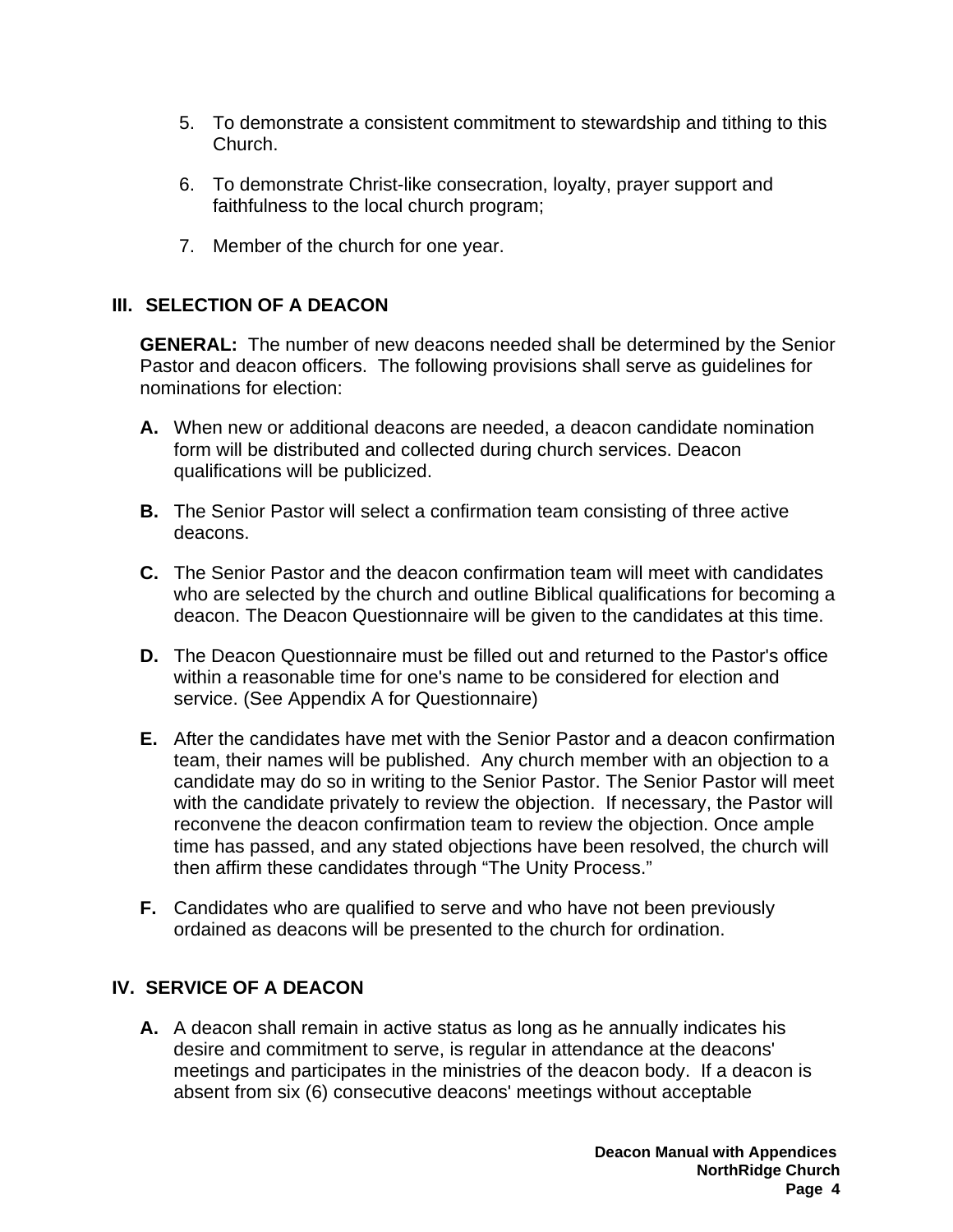explanation, he will be declared inactive.

- **B.** There are some instances when a deacon feels it is necessary for him to become inactive for a period of time. As long as his inactive service does not exceed two (2) consecutive years, he will be given opportunity to reactivate himself at the appropriate time.
- **C.** Once a deacon exceeds two consecutive years of inactive service, he may be reinstated through the deacon nomination process.

#### **V. RELATIONSHIPS OF A DEACON**

Certainly the deacon's primary relationship is to his Lord. Without that vertical relationship being what it ought to be, the horizontal relationships will be distorted. A deacon should be more concerned about his walk with God than anything. Next in importance is the deacon's knowledge and understanding of his role in relation to his family, pastor, ministry teams, and the church membership at large.

#### **A. Family**

The New Testament mentions a deacon's responsibility in relation to his wife and children; therefore, the church feels that a deacon should give his family first priority in his devotion, care and ministry.

#### **B. Relation to the Pastor and Pastoral Staff**

- 1. A deacon should serve under the leadership and spiritual direction of the pastor and pastoral staff and be loyal to them in prayer, support, and encouragement.
- 2. NorthRidge Church looks to the pastor for giving overall leadership and administration to the church and its ministry. The church therefore expects the deacons to respect the office of pastor and to welcome the unique opportunity to learn from and serve with the pastor. As a deacon functions in the practical ministry of the church, the pastor is freed to give attention to prayer and the ministry of the Word.

#### **C. Relation to Ministry Teams**

The deacon body gives counsel to, but does not have control of ministry team actions. Deacons are servants first and last. Ministry teams report to the deacon body concerning actions or recommendations for information and feedback.

#### **D. Relationship to the Church Membership at Large**

The deacons are to be active in ministry to the church family, and to promote peace, harmony and a spirit of cooperation and unity among the membership. The primary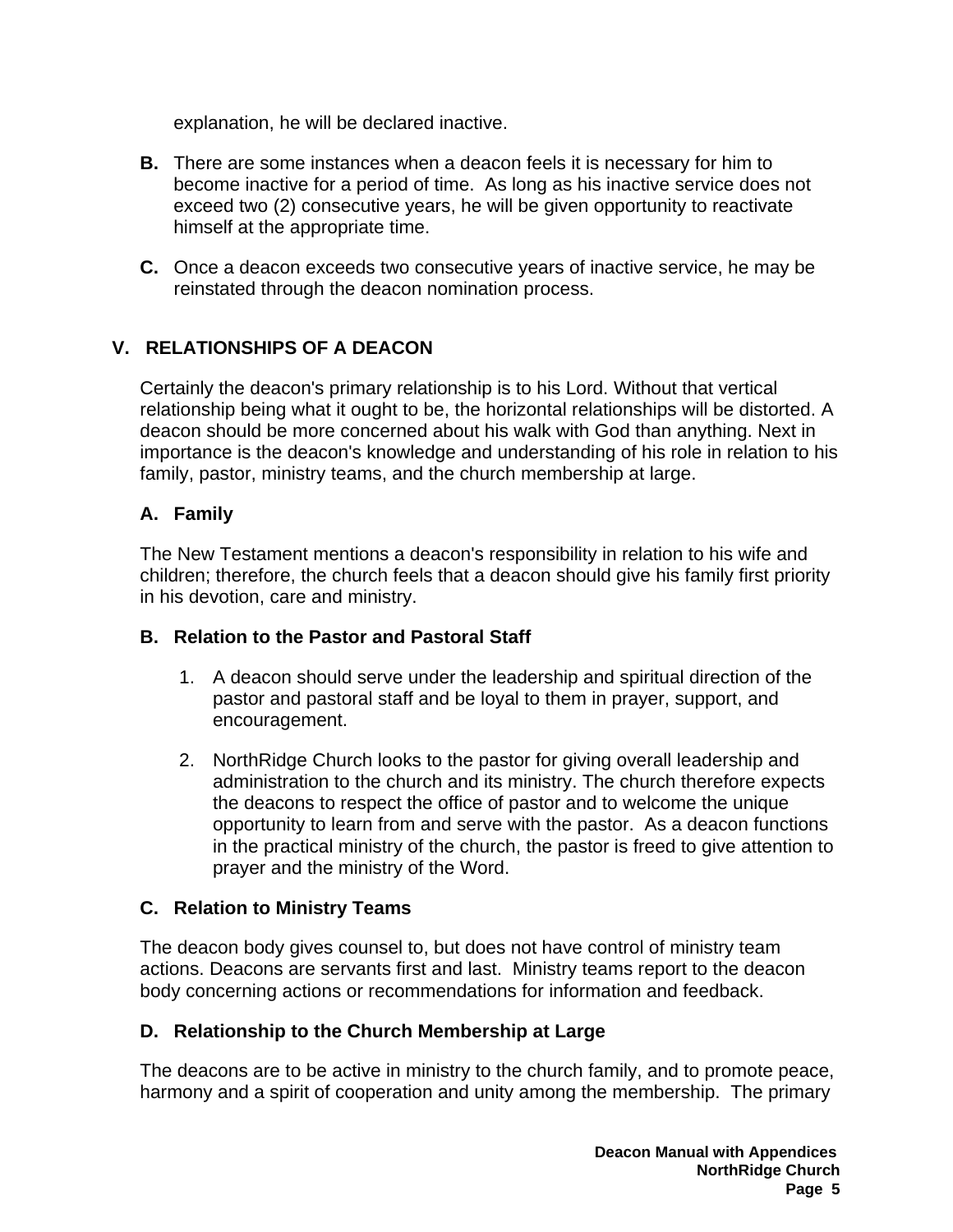relationship of the deacons to the church is as follows:

1. **Deacons are to be problem solvers and preservers of church harmony.** Robert Naylor, former President of Southwestern Baptist Theological Seminary, in his book, **The Baptist Deacon**, wrote concerning the deacon's responsibility to preserve harmony in the church: "When a man becomes a deacon, he loses the privilege, if such exists, of participating in a church row. A member of the ranks may claim that oftenabused privilege, 'speaking his mind.' When a man becomes a deacon- selected and called by the Holy Spirit, chosen by the church, dedicated by personal choice--he forfeits the right to promote in any fashion, a division in the life of the church. The one inescapable duty of the deacon in the New Testament was the protection of the church fellowship. When things arise that are divisive, it is time for a deacon who believes the Book to stand up and say: "We cannot do it this way in this church. We must have harmony and peace if we are to follow Christ." That could make the difference between a great, fruitful church and an ineffective, dried-up one."

#### **Every deacon carries two imaginary buckets: one of water and one of gasoline. He determines in many situations whether he will help put out the fires of disharmony or if he will fuel the problem.**

2. **Deacons are to be active in ministry** that will enable the pastor to feed the flock faithfully and to be able to spend the necessary time in prayer for God's direction and inspiration in leading the church.

#### **VI. RESPONSIBILITIES OF A DEACON**

In accordance with the meaning of the word of the New Testament, deacons are to recognize their roles as ministering servants of the church. They are to be members of this church whose character and qualifications shall be as specified in I Timothy 3:8-13, Acts 6:1-6, and Titus 1:6-9.

Responsibility: The deacon body shall serve under the leadership of the senior pastor and assist him in performing duties in order to free him for the ministry of the Word. The deacons will support and work with the pastor as follows:

- A. Expectations of the Deacon that is an expectation consistent among all Deacons
	- (1) Deacon of the Week duties assignment during service (pray, etc.), Welcome Center greeter
	- (2) Praying with and for the Pastor
	- (3) Deacon Family Ministry Plan Touch base with families quarterly be available to minister to them in time of need.
	- (4) Attend Monthly meeting of the Deacons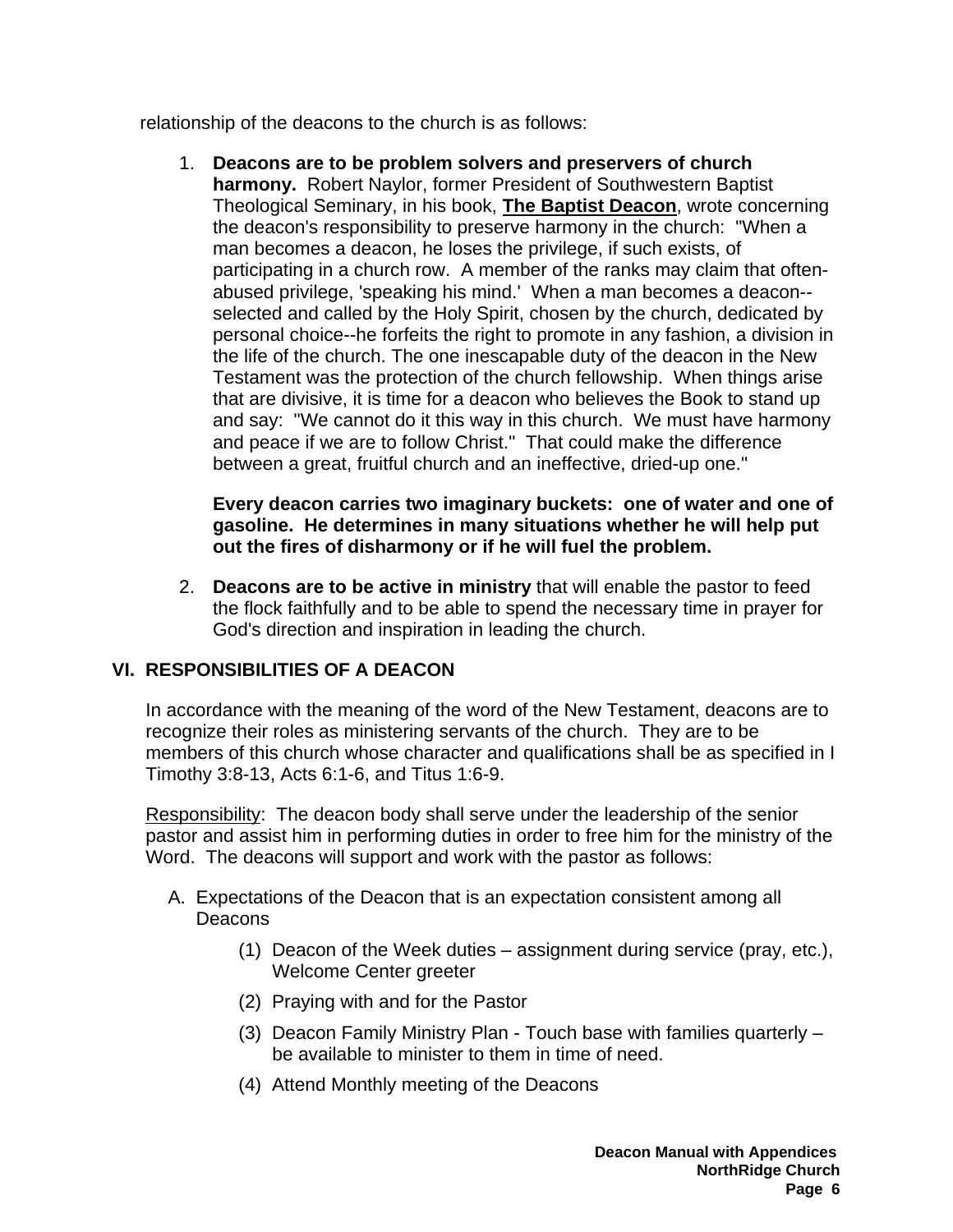- (5) Distribution of the Lord's Supper
- (6) New Member Assimilation
- (7) Attend Annual Orientation
- B. Expectations of the Deacon that is specific to groups that the Deacon may be assigned within the Deacon Body.
	- (1) Hospital Team
	- (2) Baptismal Team
	- (3) Lord's Supper Preparation
	- (4) Evangelism Team

#### **VII. DEACON EMERITUS**

When a deacon is unable to regularly participate in the meetings and activities of deacon service due to age or health restrictions, he may request a "Deacon Emeritus" status, which exempts him from regular duties without affecting his participation in deacons' meetings.

#### **VIII. DEACON MEETINGS AND STRUCTURE**

Regular meetings will be determined by the Deacon officers in consultation with the Senior Pastor. Meetings of the deacon body will be scheduled no less than once a quarter.

Deacon officers and structure will be determined by the deacon body in cooperation with the pastoral staff.

#### **IX. ORDINATION OF A DEACON**

The ordination of a deacon is designed to be a meaningful time of commissioning to faithful service. I Timothy 3:10, states that a man first be "tested" before serving as a deacon. It is customary before ordination for a man to submit to a time of questioning. The subjects that will likely be dealt with are included in Appendix B.

#### **CONCLUSION**

The office of a deacon demands a high level of commitment, a mature knowledge of the faith and dedication to fellowship and service. I Timothy 3:13 summarizes it best, **"For those who have served well as Deacons obtain for themselves a high standing and great confidence in the faith that is in Christ Jesus."** May your service as deacon be one of the richest and most rewarding of your walk with the Lord!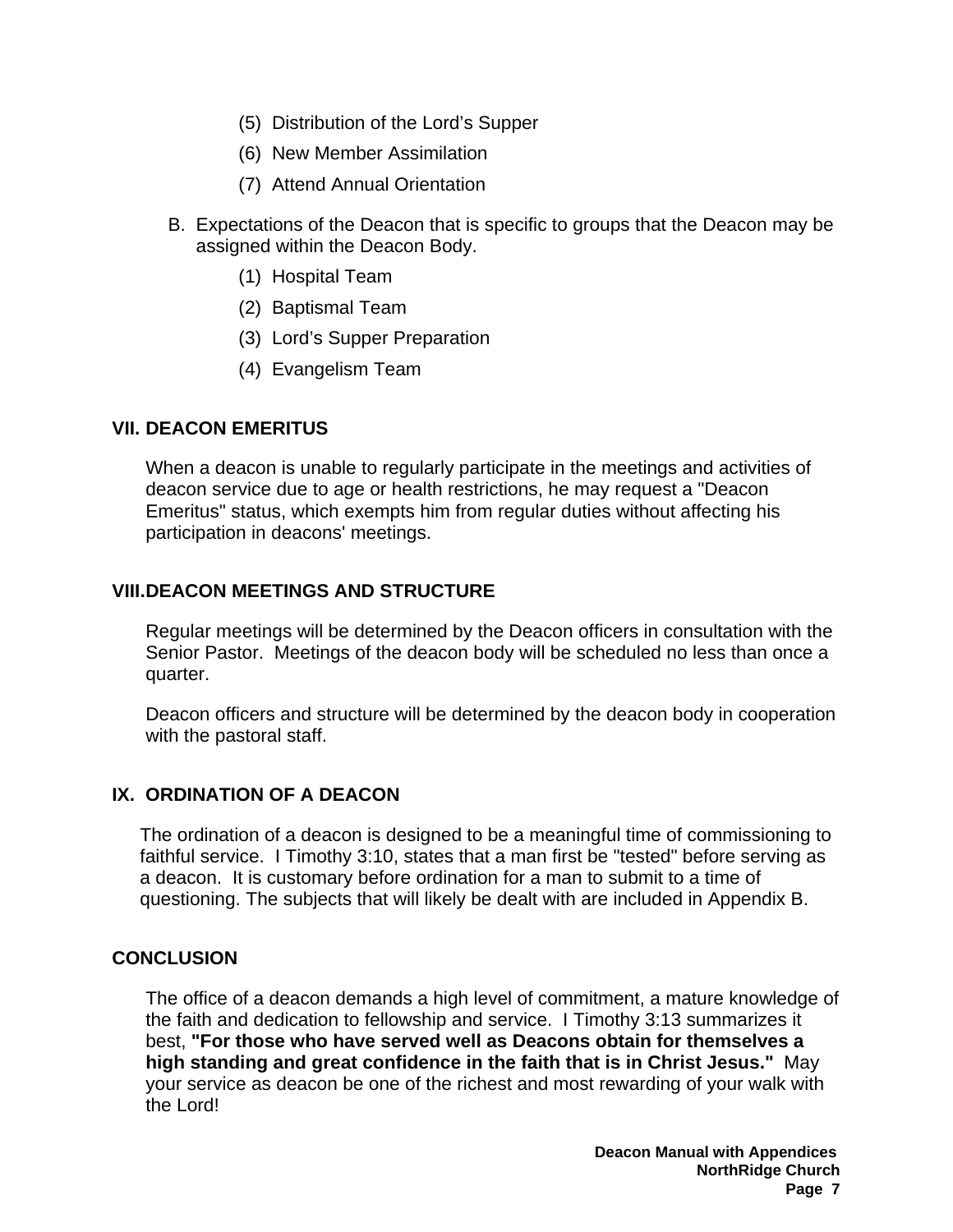# Deacon Questionnaire

**DEACON HANDBOOK APPENDIX A**

# The Deacon Ministry of **NorthRidge Church,**

The ministry of First Baptist Church, Haines City, FL, Inc.

 **Deacon Manual with Appendices NorthRidge Church Page 8**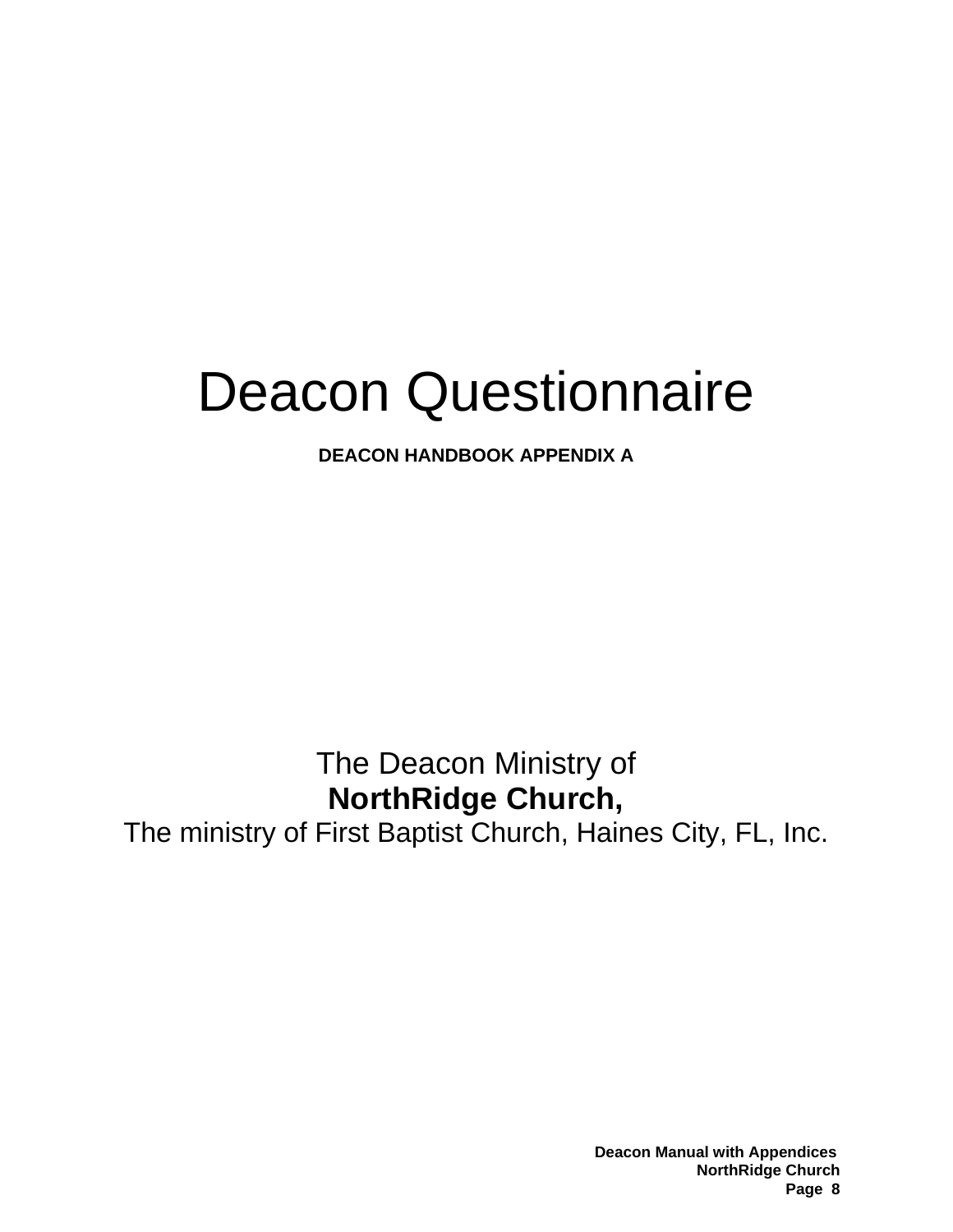#### **APPENDIX A**

#### **DEACON QUESTIONNAIRE**

| Joined by: [] Letter [] Statement [] Baptism [] Other                                            |                                                |  |
|--------------------------------------------------------------------------------------------------|------------------------------------------------|--|
| Upon completion return this form to:                                                             |                                                |  |
| NorthRidge Church<br>2250 S.R. 17 S<br>Haines City, Florida 33844<br><b>ATTN: Senior Pastor</b>  | Please attach a<br>photograph in<br>this area. |  |
| Please briefly describe your salvation experience<br>and name of church where you were baptized. |                                                |  |
|                                                                                                  |                                                |  |
|                                                                                                  |                                                |  |
|                                                                                                  |                                                |  |
| Have you ever been ordained as a deacon?                                                         | []Yes []No                                     |  |
|                                                                                                  |                                                |  |
| Do you feel you can conscientiously support the total<br>church program?                         | $[$   Yes $[$   No                             |  |
| Are you willing to serve as a deacon?                                                            | [ ] Yes<br>$[$ $]$ No                          |  |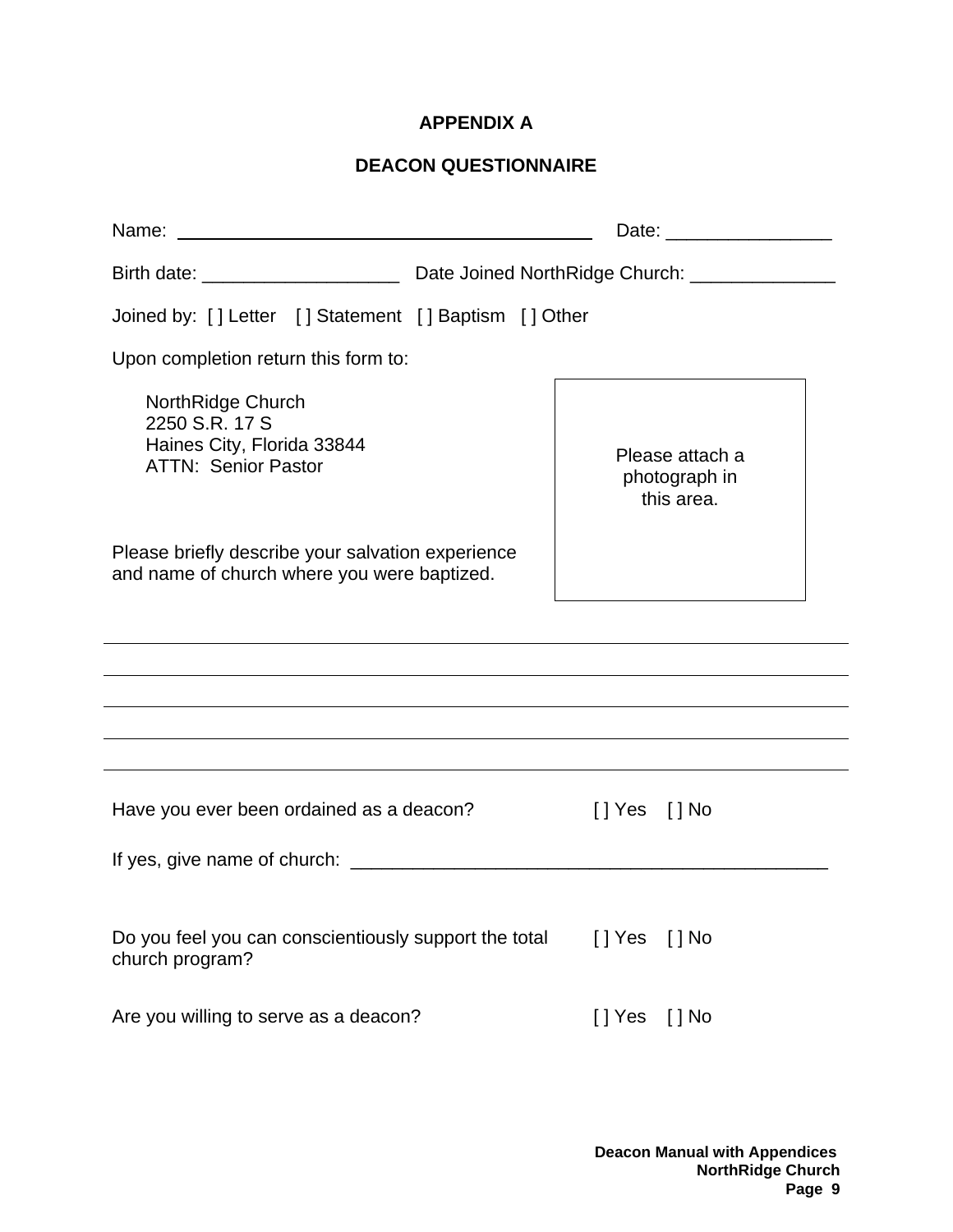| Have you read the qualifications of a deacon and a<br>deacon's wife in Acts 6:1-7 and I Timothy 3?                                                                                                                      | $[$   Yes $[$   No |          |
|-------------------------------------------------------------------------------------------------------------------------------------------------------------------------------------------------------------------------|--------------------|----------|
| Has your wife read these Scriptures? (Please read them [] Yes [] No<br>carefully together).                                                                                                                             |                    |          |
| Are you faithful in your stewardship by tithing to<br><b>NorthRidge Church?</b>                                                                                                                                         | [] Yes [] No       |          |
| Do you currently have a regular quiet time?                                                                                                                                                                             | [] Yes [] No       |          |
| Will you be able to actively participate in the outreach<br>ministry of NorthRidge Church?                                                                                                                              | [ ] Yes            | $[$   No |
|                                                                                                                                                                                                                         |                    |          |
| Are you willing to abide by the church constitution and<br>bylaws?                                                                                                                                                      | $[$   Yes $[$   No |          |
| Would you be willing to give a testimony before the<br>church and submit to the questioning of an ordaining<br>council?                                                                                                 | $[$   Yes $[$   No |          |
| Would you object to this questionnaire being reviewed<br>by the Deacon Confirmation Committee? (Your<br>response will be kept confidential by this committee.)                                                          | $[$   Yes $[$   No |          |
| Do you adhere to the central doctrines accepted by The<br>Baptist Faith and Message of 2000 as far as you know?                                                                                                         | []Yes []No         |          |
| Can you be faithful in attendance at the regular<br>deacons' meetings?                                                                                                                                                  | [] Yes [] No       |          |
| One of the responsibilities for a deacon is to be<br>available to assist the pastor in receiving new members<br>at the worship services. Would you make yourself<br>available to assist the pastor after being trained? | [] Yes [] No       |          |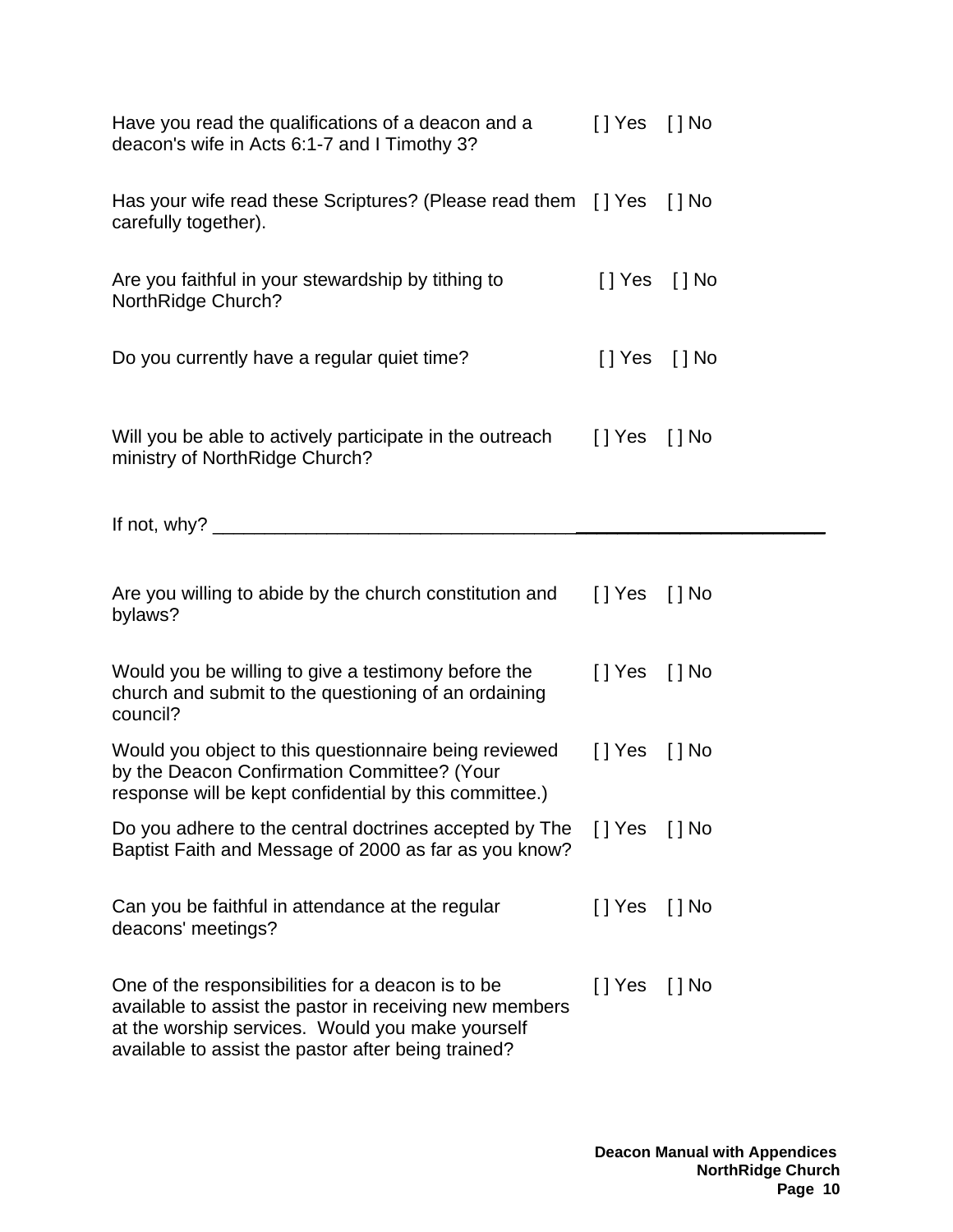| Would your wife?                                                                                                                                                        | []Yes []No          |                                       |
|-------------------------------------------------------------------------------------------------------------------------------------------------------------------------|---------------------|---------------------------------------|
| Have you ever been trained to share your faith?                                                                                                                         | $[$   Yes $[$   No  |                                       |
| If yes, what training did you receive?<br>_ Four Spiritual Laws<br>_ Evangelism Explosion<br>_ Continuing Witnessing Training                                           | FAITH<br>Power Band | Romans Road<br>_ Marked New Testament |
| Would you be willing to "Deacon of the Week"<br>assignments as outlined in the manual?                                                                                  | $[$   Yes $[$   No  |                                       |
| Do you personally feel that you provide loving, godly<br>leadership for your home, and that you are committed to<br>managing your children with Christ-like principles? | $[$   Yes $[$   No  |                                       |
| Have you ever been divorced?                                                                                                                                            | Yes                 | $\lceil$ No                           |

Please list below the areas where you feel you are spiritually gifted, are serving or desire to serve in the life of our church: (e.g. worship service, Bible Study, praise team, outreach, etc.)

Please briefly give your views on the following and include Scripture references:

State your belief about salvation and what you believe about the security of the believer: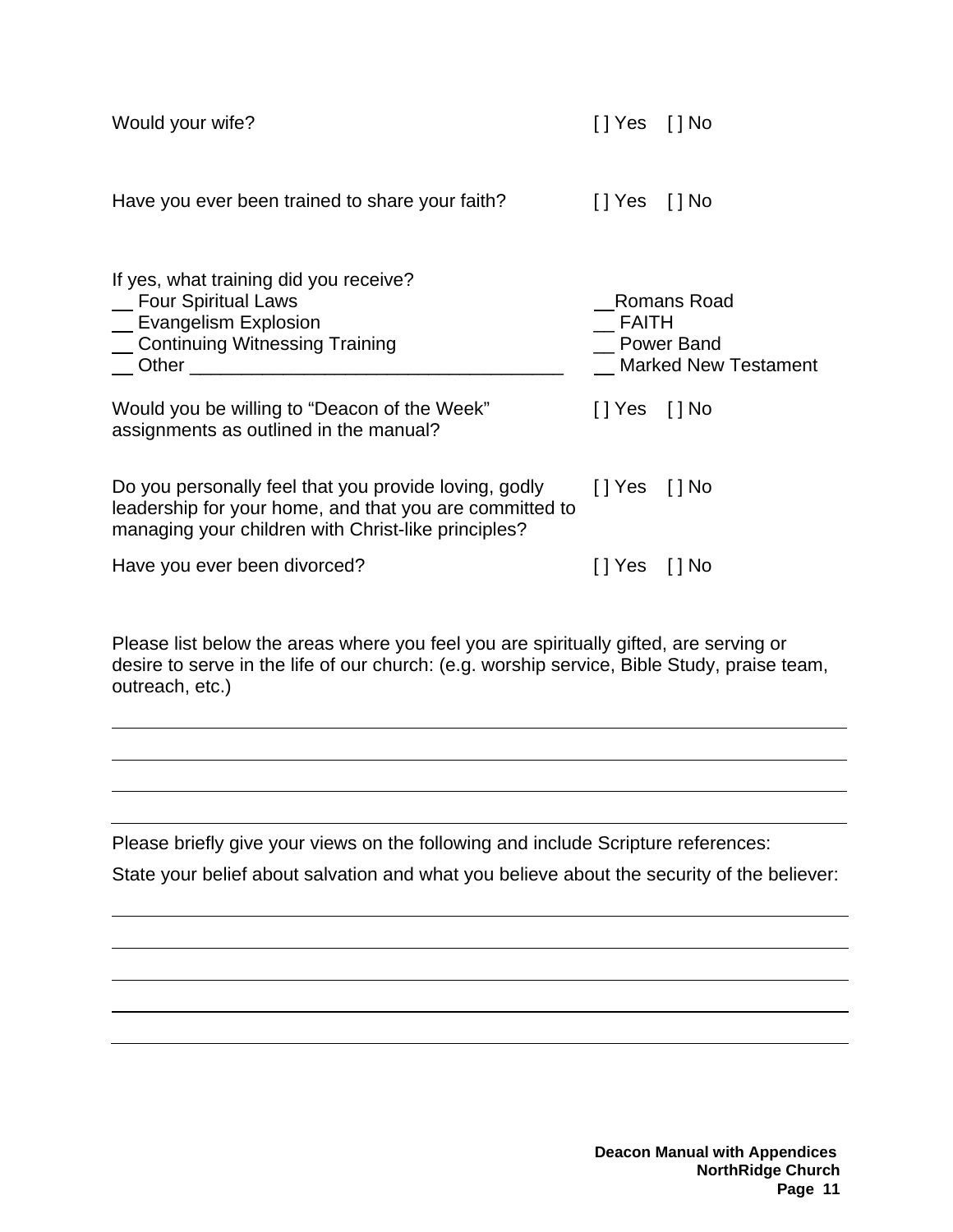| What do you believe about the authority and inspiration of the Scripture? |  |  |  |
|---------------------------------------------------------------------------|--|--|--|
|                                                                           |  |  |  |

In your opinion, what is the mission of the church?

What do you believe the Bible teaches about the deacon's responsibilities to the home?

Briefly explain who the Holy Spirit is, and what He does for believers and what it means to be filled with the Holy Spirit?

 $\overline{\phantom{a}}$  , and the contribution of the contribution of the contribution of  $\overline{\phantom{a}}$  , and  $\overline{\phantom{a}}$  , and  $\overline{\phantom{a}}$  , and  $\overline{\phantom{a}}$  , and  $\overline{\phantom{a}}$  , and  $\overline{\phantom{a}}$  , and  $\overline{\phantom{a}}$  , and  $\overline{\phantom{a}}$  , and

Remarks or comments on any of the previous questions:

Signature Date

 **Deacon Manual with Appendices NorthRidge Church Page 12**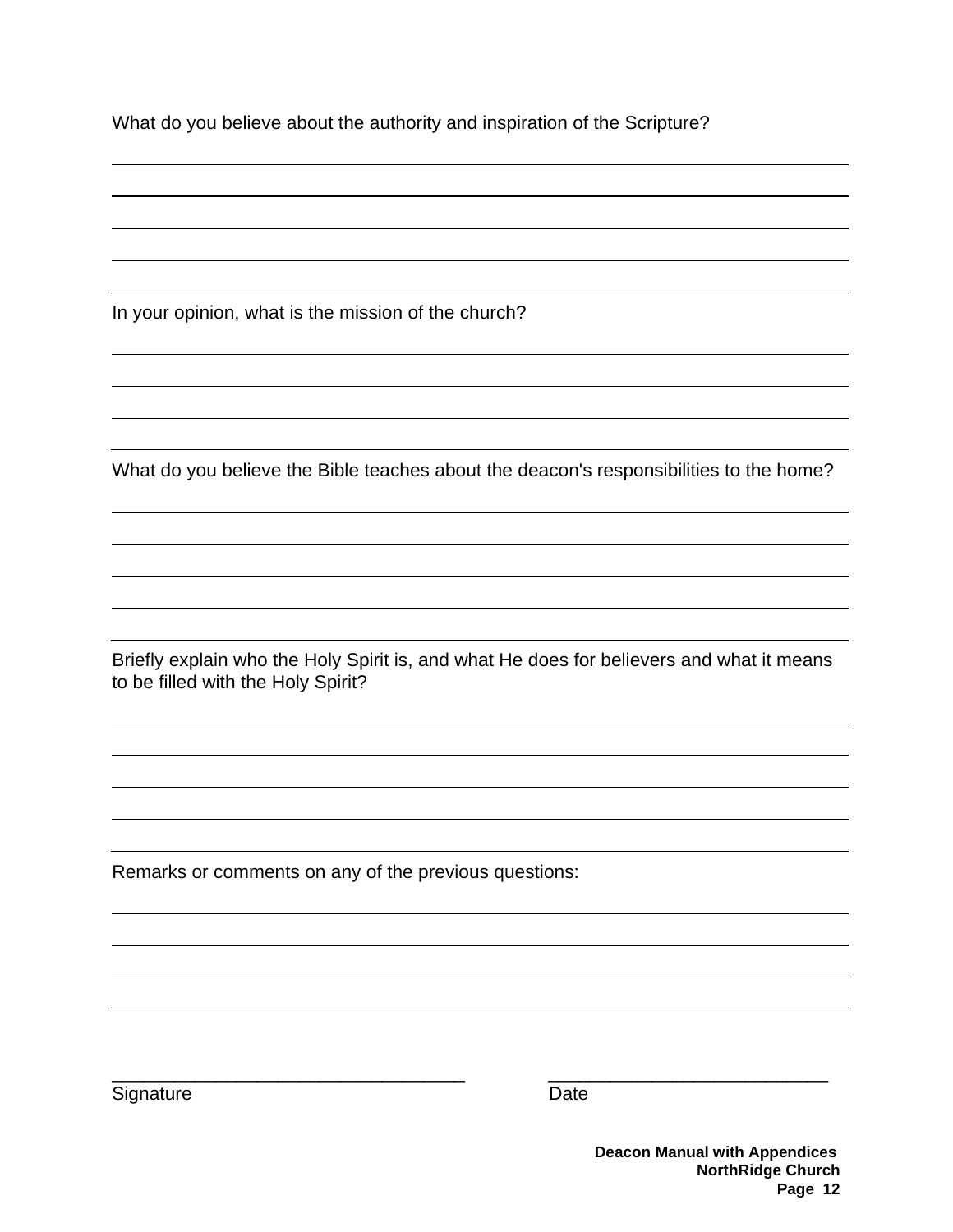#### **THE DEACONSHIP**

The word "deacon" means servant or minister and came to be used by the church to designate a special position in the church. The deaconship, therefore, signifies a position of special Christian service. Both the Scripture and the dignity of the office demand a person of the highest spiritual, moral and practical qualifications:

#### **I. SPIRITUAL QUALIFICATIONS** (ACTS 6:1-6)

- A. Full of the Holy Spirit.
- B. Full of Wisdom.
- C. Full of Faith.

#### **II. MORAL QUALIFICATIONS** (I TIMOTHY 3: 8-10, 12-13)

- A. Worthy of respect
- B. Sincere
- C. Not indulging in much wine
- D. Not pursuing dishonest gain
- E. The husband of one wife
- F. Manages his children and household well

#### **III. QUALIFICATIONS FOR THE WIFE OF A DEACON (I TIMOTHY 3:11)**

- A. Worthy of respect
- B. Not malicious talker
- C. Temperate
- D. Trustworthy in everything
- **E. PRACTICAL QUALIFICATIONS** These qualifications serve as a tool of evaluation to determine those qualified to be a Deacon. These qualifications are merely expectations of the church member as clarified by our NorthRidge Covenant and should serve as a standard for those seeking to lead others.
	- 1. Loyal support of the pastor and staff.(Affirmation, Prayer Support, Communication)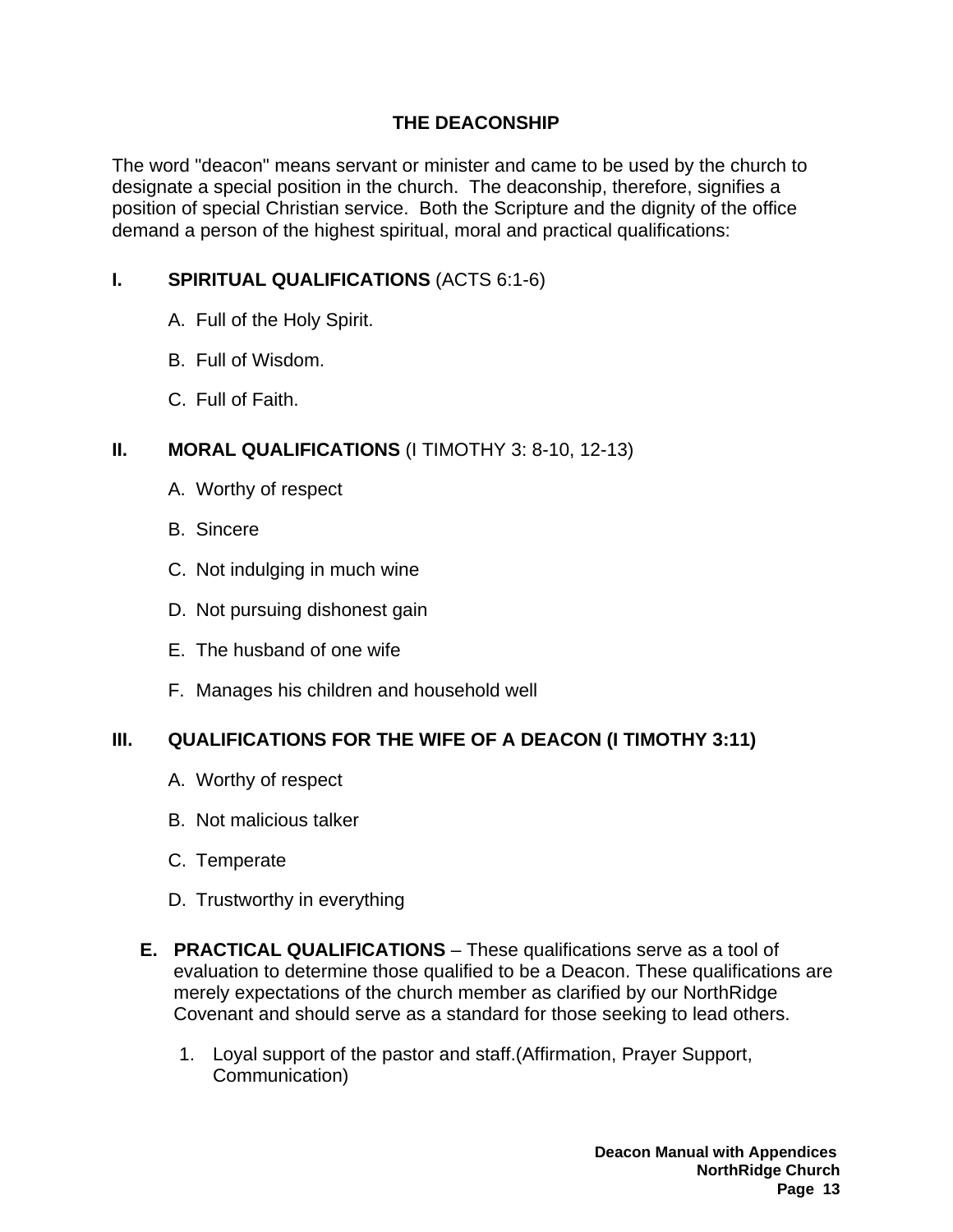- 2. Faithful attendance at the services of the church.
- 3. Encouragement of and participation in the organizations of the church Sunday School, Music, Church Training, Outreach, Prayer Room, etc.
- 4. To minister the gospel to believers and unbelievers;
- 5. To demonstrate a consistent commitment to stewardship and tithing to this Church.
- 6. To demonstrate Christ-like consecration, loyalty, prayer support and faithfulness to the local church program;
- 7. Member of the church for one year.

#### **IV. PRACTICAL DUTIES**

- A. Expectations of the Deacon that is an expectation consistent among all Deacons
	- (1) Deacon of the Week duties assignment during service (pray, etc.), Welcome Center greeter
	- (2) Praying with and for the Pastor
	- (3) Deacon Family Ministry Plan Touch base with families quarterly be available to minister to them in time of need.
	- (4) Attend Monthly meeting of the Deacons
	- (5) Distribution of the Lord's Supper
	- (6) New Member Assimilation
	- (7) Attend Annual Orientation
- B. Expectations of the Deacon that is specific to groups that the Deacon may be assigned within the Deacon Body.
	- (1) Hospital Team
	- (2) Baptismal Team
	- (3) Lord's Supper Preparation
	- (4) Evangelism Team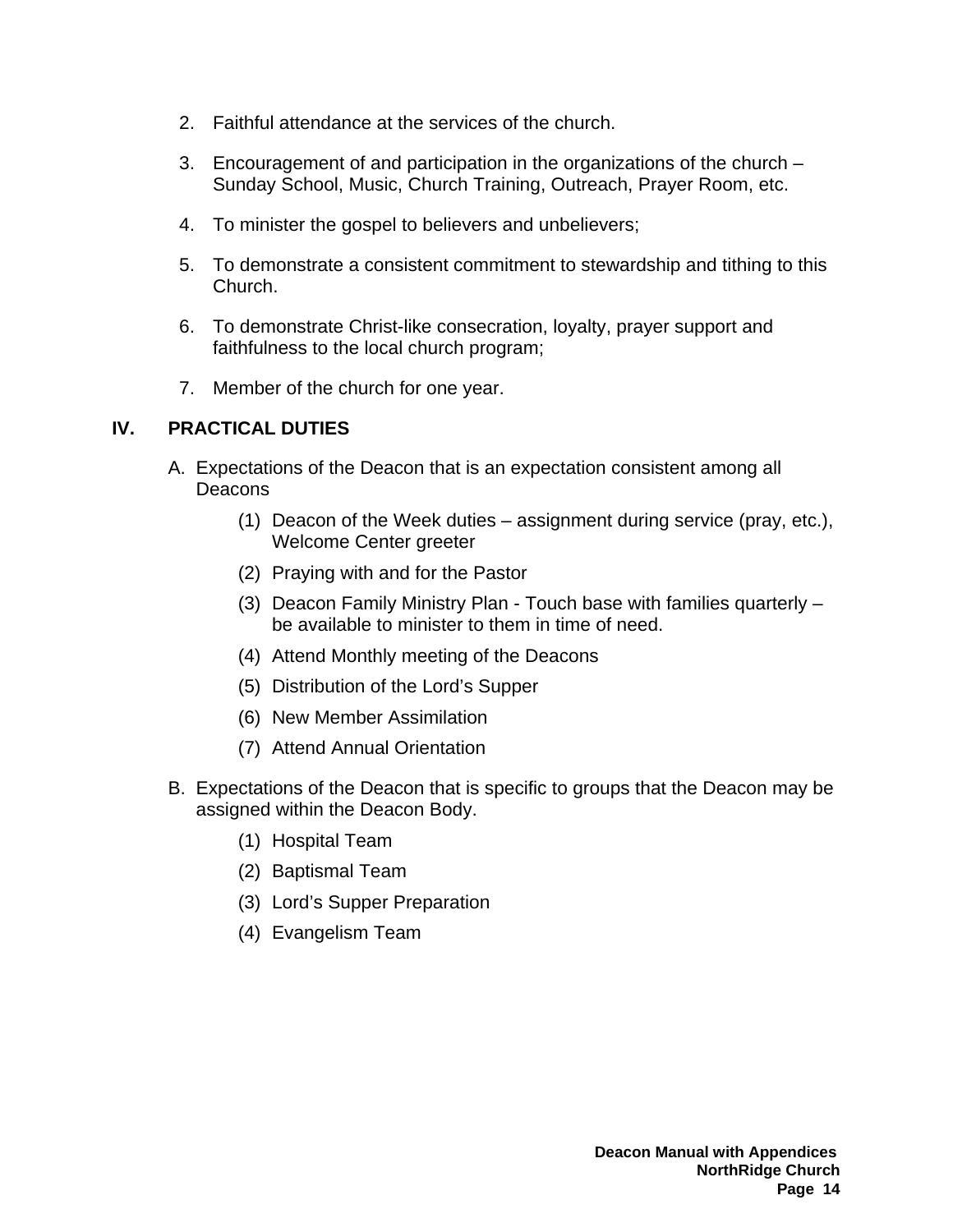I have read the spiritual, moral qualifications and practical duties for being a deacon. Believing that those qualifications and duties are Scriptural and reasonable; I pledge myself to do all within my power to bring honor to this high office and glory to the name of Christ by striving to meet them.

 \_ **Signature** 

Did your wife also read the qualifications for being a deacon? If she is in agreement with the qualifications and supportive of you if elected, please have her sign below.

 \_ **Signature** 

YES, my wife and I will attend the deacon orientation sessions together.

 \_ **Signature**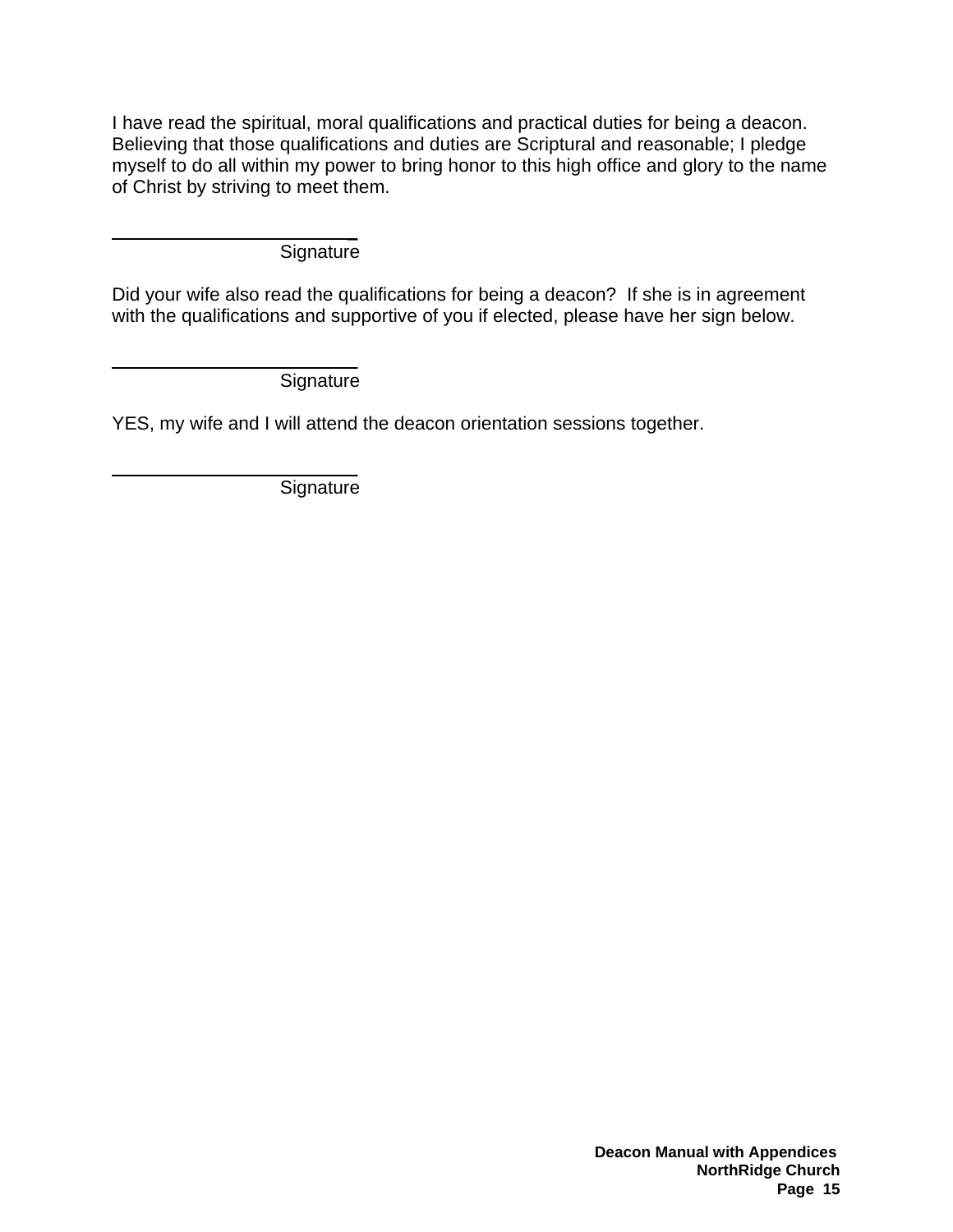## **DEACON HANDBOOK APPENDIX B:**

## **SAMPLE DEACON ORDINATION QUESTIONS**

It is customary for a potential deacon to be questioned in regard to his doctrinal beliefs in certain areas prior to ordination. While these questions are not exhaustive, they will be helpful in the preparation of a deacon's ordination procedure. Sample questions are found below.

- **A.** What is your view of the Bible? (II Timothy 3:16, II Peter 1:20)
- **B.** Do you believe in the security of the believer? Cite supportive Scripture references. (Ephesians 2:8, John 3:16, I John 5:11-13)
- **C.** What is the mission of the church? (Matthew 22:36-40, 28:19-20, Ephesians 4:12-13)
- **D.** What does it mean to be filled with the Holy Spirit? (Ephesians 5:18, Galatians 5:22-25)
- **E.** Do you believe in spiritual warfare? Cite a scripture reference for guidance. (Ephesians 6:10-18)
- **F.** Are you faithful in your stewardship by tithing to NorthRidge Church?
- **G.** Would you share your personal testimony?
- **H.** Is your wife in full support of your service as a deacon?
- **I.** Have you read together the qualifications of a deacon's wife, found in I Timothy 3:11?